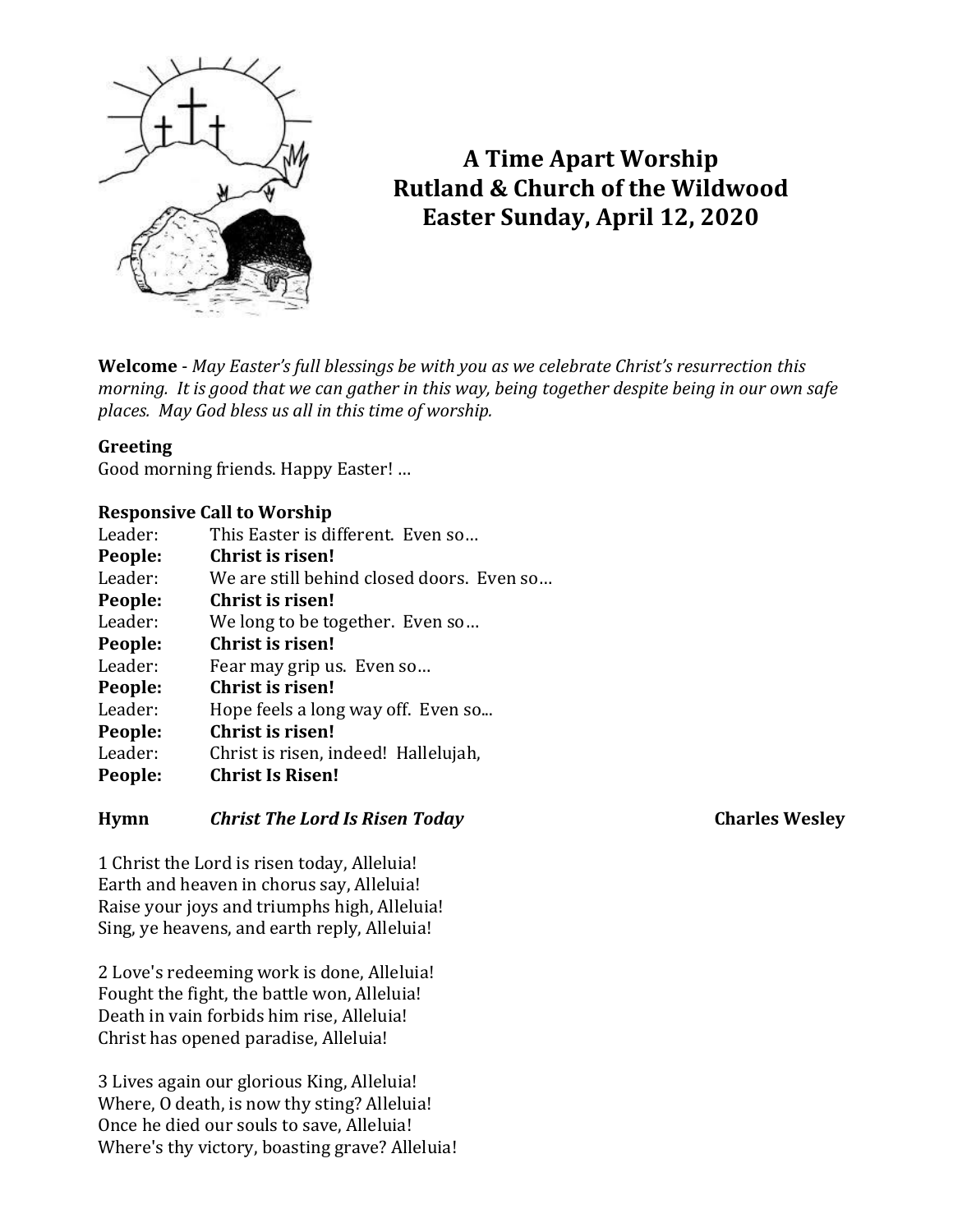### **Opening Prayer**

O God of all our days and nights, You tell us that you love us with an everlasting love. When the days of isolation pile up and the nights are full of grief, Unlock hope within our hearts. When we feel closed in by fear, speak peace to our fretful souls, that we might rejoice in the presence of your Son. Teach us to proclaim, "We have seen the Risen Lord!" and share with others your peace and joy. Amen.

## **Scripture Reading - Jeremiah 31:1-6**

**Silent Reflection –** *Let God's words through Jeremiah sink in. Feel the truth of being God's people, loved with an everlasting love. Where have you found grace in the wilderness of these past few weeks of Lent and of social isolation?*

#### **Sung Response** *In the Garden* **C. Austin Miles**

I come to the garden alone while the dew is still on the roses, And the voice I hear falling on my ear, the Son of God discloses And He walks with me and He talks with me, and He tells me I am his own; And the joy we share as we tarry there, none other has ever known

#### **Gospel Reading John 20:1-20 Sermon Reflection**

#### **Prayers of the People**

*After each silent moment, I will say "Lord in your mercy…" Please respond, "receive our prayers."*

| Leader:          | Risen Christ, we come today trusting in the power of your love to overcome even<br>death. Yet there is much we do not understand. Like Mary when she found the<br>stone rolled away, we find previously unimaginable things unfolding before us.<br>Today we lift up those who walk alone and confused through the darkness of<br>anxiety, illness or death. (Silent Prayer) Lord, in your mercy. |
|------------------|---------------------------------------------------------------------------------------------------------------------------------------------------------------------------------------------------------------------------------------------------------------------------------------------------------------------------------------------------------------------------------------------------|
| People:          | Receive our prayers.                                                                                                                                                                                                                                                                                                                                                                              |
| Leader:<br>that  | Like the disciples who ran toward the tomb, our minds race toward anything                                                                                                                                                                                                                                                                                                                        |
|                  | might bring us hope. Today we lift up those who labor on our behalf to find<br>answers, make decisions, and offer responses in our communities. (Silent<br><i>Prayer</i> ) Lord, in your mercy.                                                                                                                                                                                                   |
| People:          | Receive our prayers.                                                                                                                                                                                                                                                                                                                                                                              |
| Leader:          | Like grief-stricken Mary crying out to the Gardener, we weep in exhaustion and<br>beg for help. Today we lift up those who care for the sick, who walk with the<br>grieving, and who offer essential services for us all. (Silent Prayer) Lord, in your<br>mercy.                                                                                                                                 |
| People:          | Receive our prayers.                                                                                                                                                                                                                                                                                                                                                                              |
| Leader:<br>Today | Like Mary reaching toward Jesus, we grasp for security, and find it elusive.                                                                                                                                                                                                                                                                                                                      |
|                  | we lift up those who face the insecurity of lost jobs, closed businesses, and<br>financial distress. (Silent Prayer) Lord, in your mercy.                                                                                                                                                                                                                                                         |
| People:          | Receive our prayers.                                                                                                                                                                                                                                                                                                                                                                              |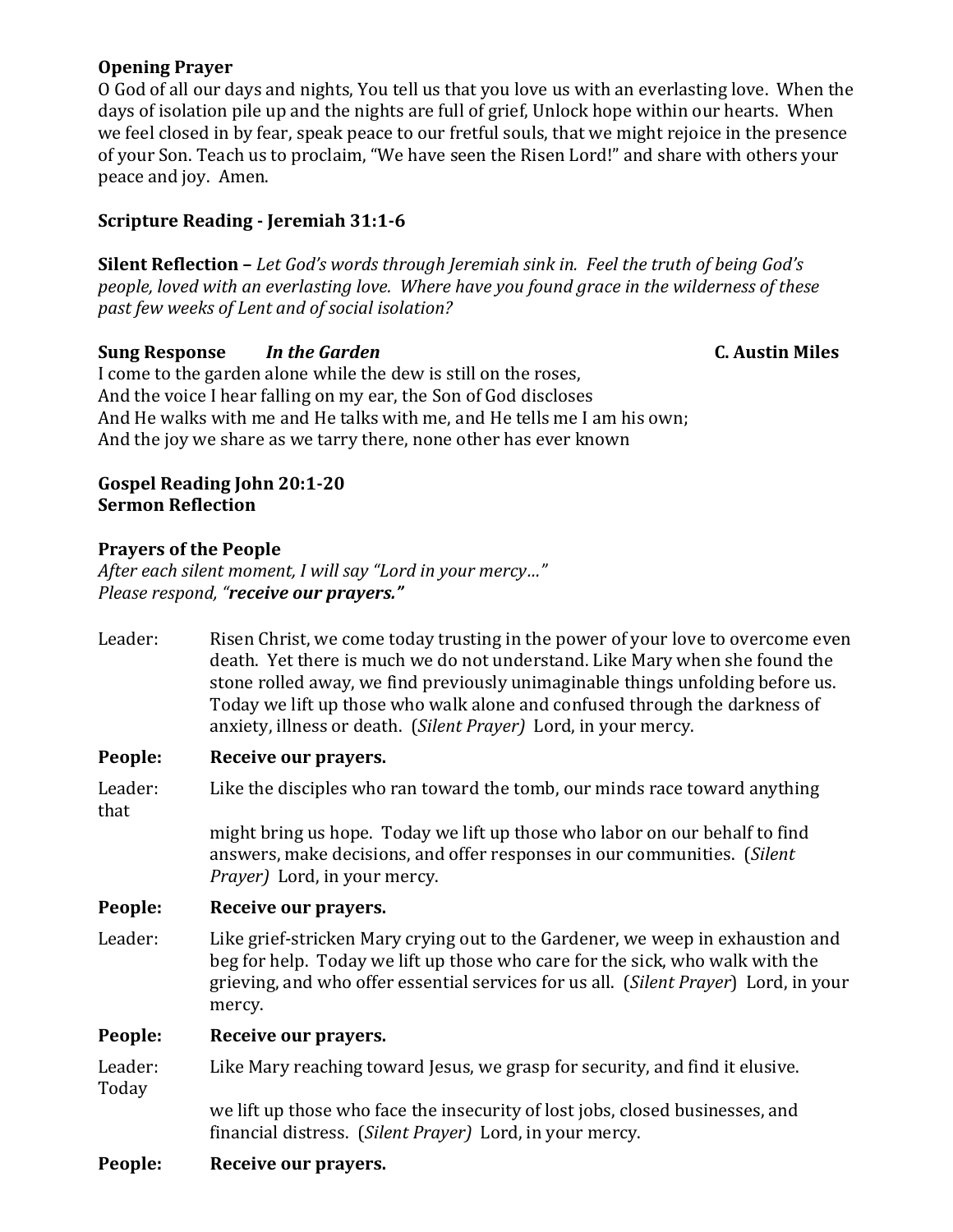Leader: Lord in your mercy, unlock hope within our hearts today. Do for us what you did for Mary and the disciples: Open our eyes to see that you are with us; open our ears to hear you calling us by name; and turn our hearts toward others, that we might share the good news that we too have seen the Risen Christ! **Amen.**

### **Closing Song** *Christ Is Risen* **<b>Brian Wren Brian Wren**

Christ is risen! Shout hosanna! Celebrate this day of days. Christ is risen, hush in wonder; all creation is amazed. In the desert all surrounding, see a spreading tree has grown. Healing leaves of grace abounding bring a taste of love unknown.

Christ is risen! Raise your spirits from the caverns of despair. Walk with gladness in the morning. See what love can do and dare. Drink the wine of resurrection, not a servant, but a friend. Jesus is our strong companion. Joy and peace shall never end.

Christ is risen! Earth and heaven nevermore shall be the same. Break the bread of new creation where the world is still in pain. Tell its grim, demonic chorus: Christ is risen! Get you gone! God the First and Last is with us, sing Hosanna, everyone!

#### **Benediction**

Go into this day knowing that no door is locked so tightly that Jesus cannot enter. May the resurrected Christ unlock hope in your life today! Go in peace. Amen.